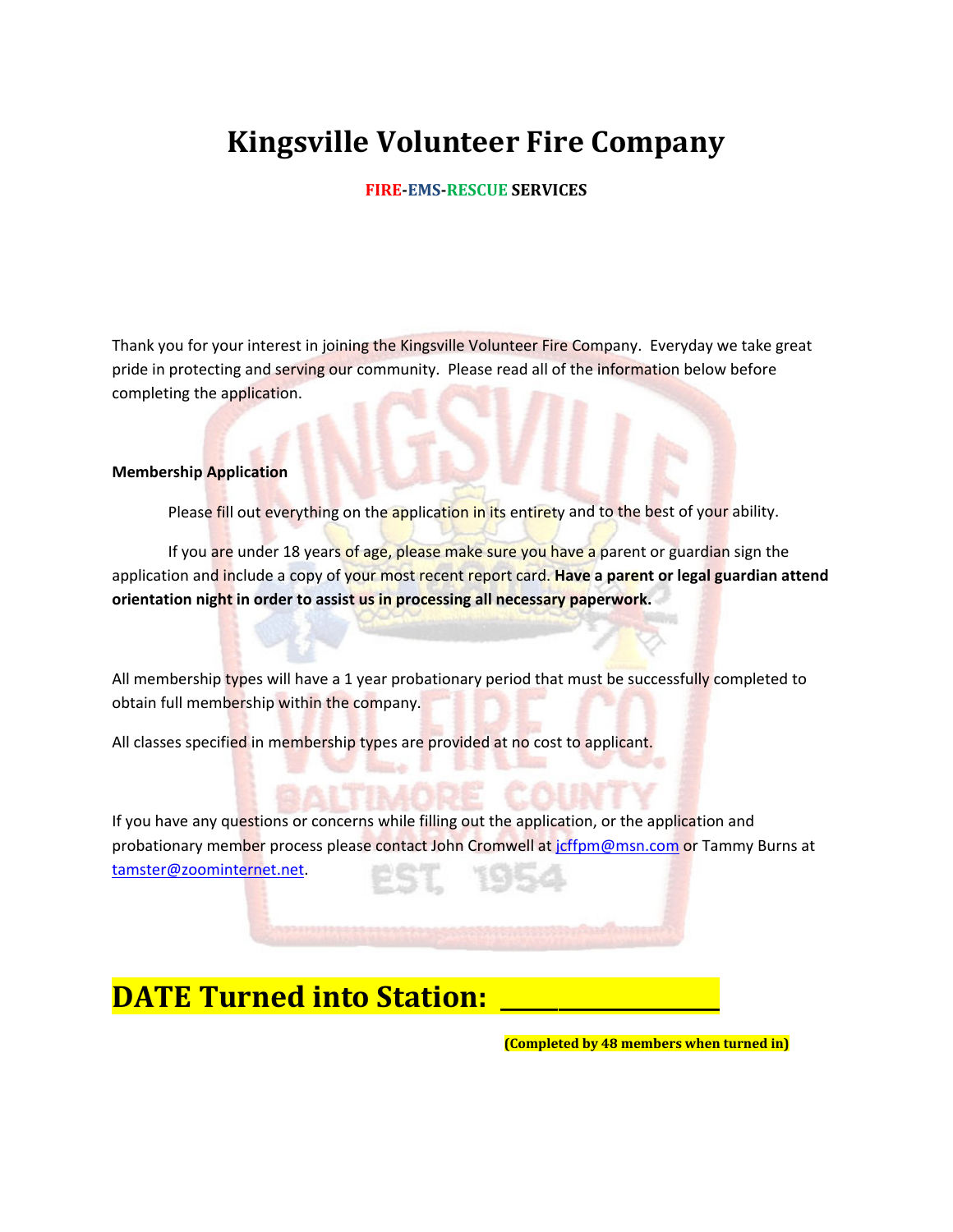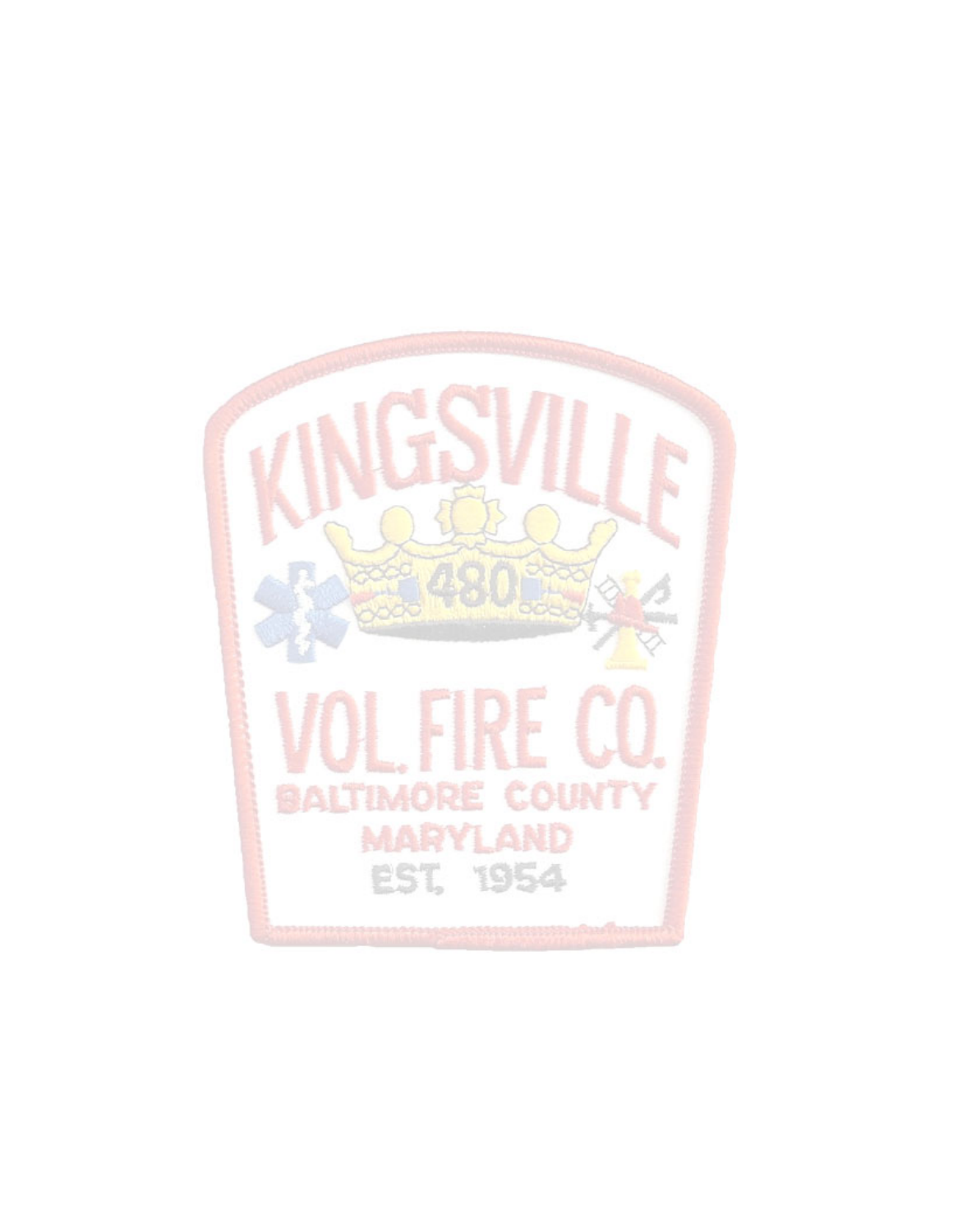**FIRE‐EMS‐RESCUE SERVICES**

|                                                                                                                                                                                                                                      |                                                                    | T-Shirt Size: T-Shirt Size:   |  |
|--------------------------------------------------------------------------------------------------------------------------------------------------------------------------------------------------------------------------------------|--------------------------------------------------------------------|-------------------------------|--|
| Type of Membership(s) FIRE EMS ASSOCIATE                                                                                                                                                                                             |                                                                    | SWIFTWATER CADET              |  |
|                                                                                                                                                                                                                                      |                                                                    |                               |  |
|                                                                                                                                                                                                                                      |                                                                    |                               |  |
|                                                                                                                                                                                                                                      |                                                                    |                               |  |
| Telephone: Home ( ) - Cell ( ) - Cell Service Provider                                                                                                                                                                               |                                                                    |                               |  |
| E-mail <b>Exercise Exercise Contract Contract Contract Contract Contract Contract Contract Contract Contract Contract Contract Contract Contract Contract Contract Contract Contract Contract Contract Contract Contract Contrac</b> |                                                                    |                               |  |
| Driver's License Number <b>Contract Contract Contract Contract Contract Contract Contract Contract Contract Contract Contract Contract Contract Contract Contract Contract Contract Contract Contract Contract Contract Contract</b> | <b>Class</b>                                                       | <b>State</b><br>Points ______ |  |
| $\cup$<br>Date of Birth / /                                                                                                                                                                                                          | Age                                                                |                               |  |
|                                                                                                                                                                                                                                      |                                                                    |                               |  |
| <b>Emergency Contact</b>                                                                                                                                                                                                             |                                                                    |                               |  |
|                                                                                                                                                                                                                                      |                                                                    |                               |  |
|                                                                                                                                                                                                                                      | Relationship                                                       |                               |  |
|                                                                                                                                                                                                                                      |                                                                    |                               |  |
| (Membership Committee Only)<br>v                                                                                                                                                                                                     |                                                                    |                               |  |
|                                                                                                                                                                                                                                      | DOE (Membership Committee Only)                                    |                               |  |
| <b>THE RESIDENT OF A 1999</b>                                                                                                                                                                                                        |                                                                    |                               |  |
| <b>DOV</b>                                                                                                                                                                                                                           | __________(Membership Committee Only)<br>50475 50 54745            |                               |  |
|                                                                                                                                                                                                                                      | Drug Screen test [19] (Membership Committee Only)                  |                               |  |
| (Membership Committee Only)<br><b>Physical Questionnaire CONSCRIPTION</b>                                                                                                                                                            |                                                                    |                               |  |
|                                                                                                                                                                                                                                      | Appendix A (doctors) _________________ (Membership Committee Only) |                               |  |
| Cadet Entry Date ___________________                                                                                                                                                                                                 | (Membership Committee Only)                                        |                               |  |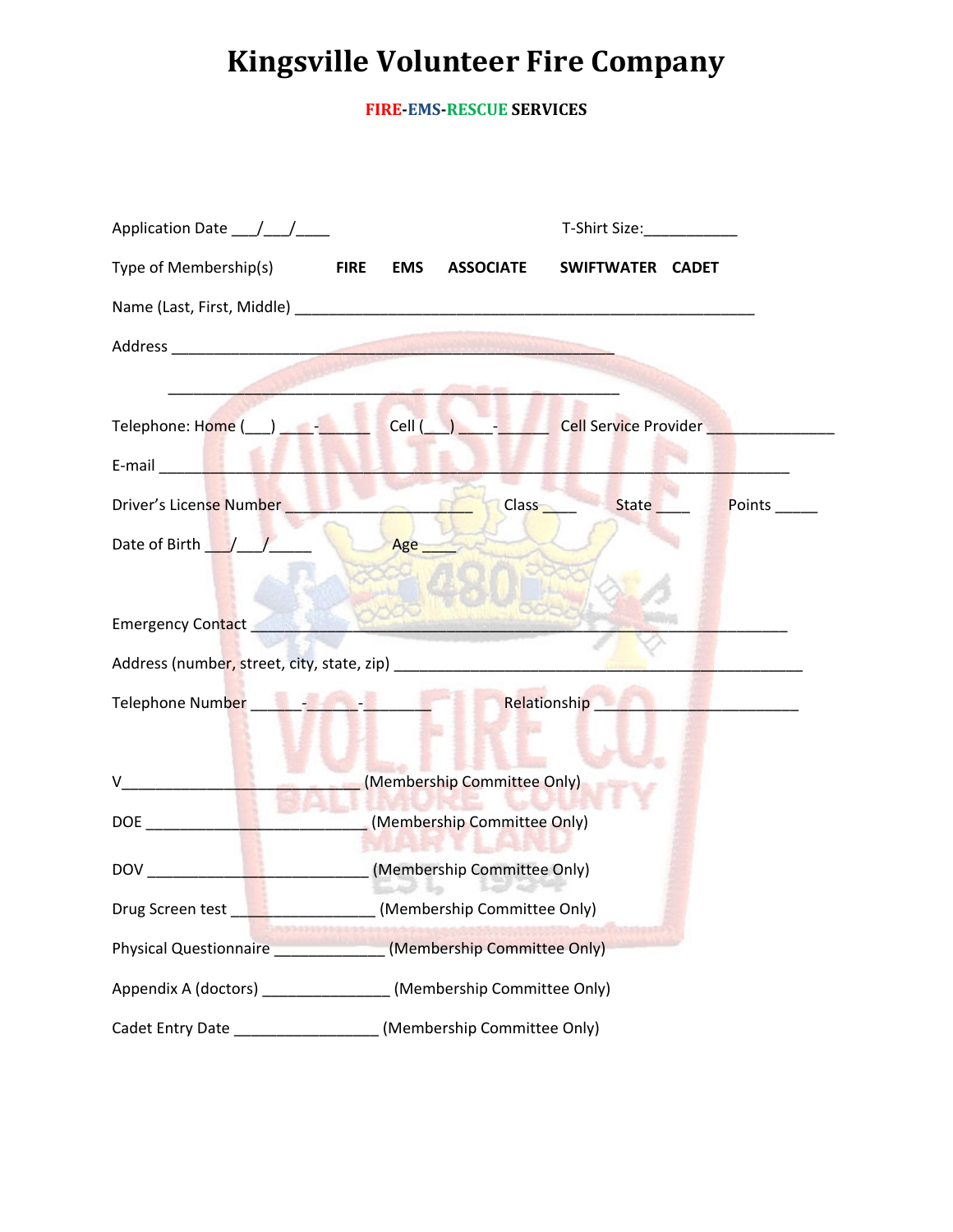**FIRE‐EMS‐RESCUE SERVICES**

| Supervisor's Name and Contact number <b>Supervisor's Name and Contact number</b>                                               |                                                                                                                                                                                                                                      |
|--------------------------------------------------------------------------------------------------------------------------------|--------------------------------------------------------------------------------------------------------------------------------------------------------------------------------------------------------------------------------------|
| Employment Dates <b>Communication Communication</b> to <b>Communication</b> by the contract of the contract of the contract of |                                                                                                                                                                                                                                      |
|                                                                                                                                |                                                                                                                                                                                                                                      |
| References: Give the names of three people not related to you, whom you have known for at least                                |                                                                                                                                                                                                                                      |
| two years. (Name, Email, Phone Number)                                                                                         |                                                                                                                                                                                                                                      |
|                                                                                                                                |                                                                                                                                                                                                                                      |
|                                                                                                                                |                                                                                                                                                                                                                                      |
|                                                                                                                                |                                                                                                                                                                                                                                      |
|                                                                                                                                |                                                                                                                                                                                                                                      |
|                                                                                                                                |                                                                                                                                                                                                                                      |
| Are you currently a member of any other Fire, EMS, or Rescue Company?                                                          | <b>YES</b><br>NO.                                                                                                                                                                                                                    |
| If yes where: the contract of the contract of the contract of the contract of the contract of the contract of                  |                                                                                                                                                                                                                                      |
| Have you ever previously belonged to or applied to any other Fire, EMS, or Rescue Company?                                     |                                                                                                                                                                                                                                      |
| <b>NO</b><br><b>YES</b>                                                                                                        | If yes where: <u>the contract of the contract of the contract of the contract of the contract of the contract of the contract of the contract of the contract of the contract of the contract of the contract of the contract of</u> |
| Have you ever been rejected, suspended, or expelled from this and or any other volunteer Fire, EMS, or                         |                                                                                                                                                                                                                                      |
| Rescue Company?<br><b>YES</b><br><b>NO</b>                                                                                     |                                                                                                                                                                                                                                      |
|                                                                                                                                |                                                                                                                                                                                                                                      |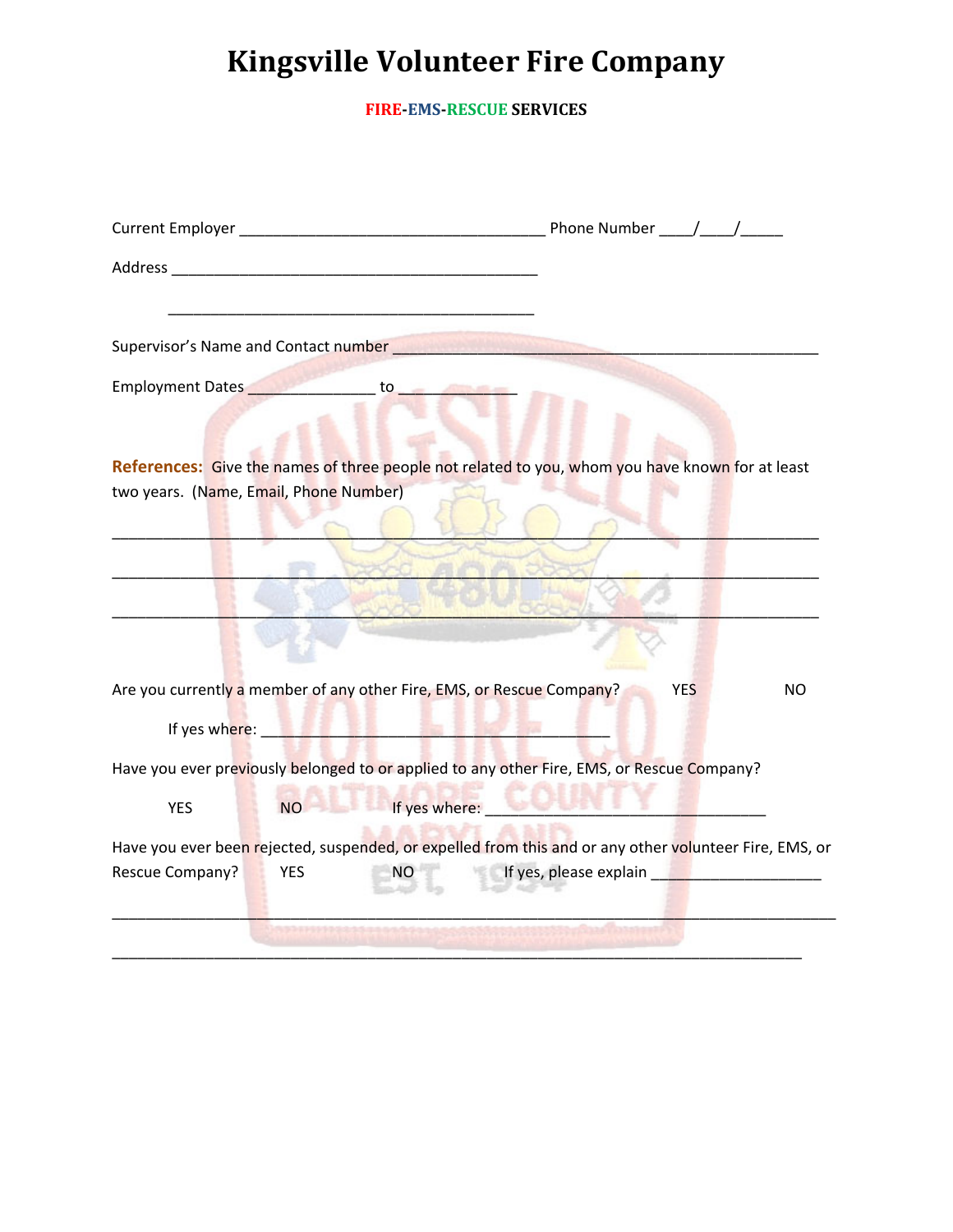**FIRE‐EMS‐RESCUE SERVICES**

| Email: <u>_____________________</u>                    |                     |            |
|--------------------------------------------------------|---------------------|------------|
| Emergency Contact: New York 1989                       |                     |            |
|                                                        |                     |            |
| Only for the CADETS:                                   |                     |            |
|                                                        |                     | Grade: ___ |
|                                                        |                     |            |
| Mother: _____                                          | <b>Cell: Cell</b> : | Email:     |
|                                                        |                     |            |
| Father: <b>Francisco Property</b><br><b>Service Ad</b> | <b>Cell: Cell</b> : | Email:     |
|                                                        |                     |            |

If under the age of 18 please provide your guardians information below:

As a member of the Kingsville Volunteer Fire Company Cadet Program, you will be on probation for a period of six months. At the end of that time the company will vote you on to become an active member in good standing. You must have met all of the requirements to come off of probationary status. In order to accomplish this you must attend meetings, fundraisers and trainings. Please talk with the advisor on what is coming up and how you can accomplish this goal.

READ CAREFULLY: I agree, by signing this application, as a condition of my membership, I will loyally obey the Constitution and By-Laws and Standard Operating Procedures of the Kingsville Volunteer Fire Company and Cadet Program.

Signature: \_\_\_\_\_\_\_\_\_\_\_\_\_\_\_\_\_\_\_\_\_\_\_\_\_\_\_\_\_\_\_\_\_ Date: \_\_\_\_\_\_\_\_\_\_\_\_\_\_\_\_\_\_\_\_\_\_\_

Parent / Guardian: I, the undersigned legal parent or guardian of the above-named child. Hereby give my consent for my child to be a member of the Kingsville Volunteer Fire Company Cadet Program.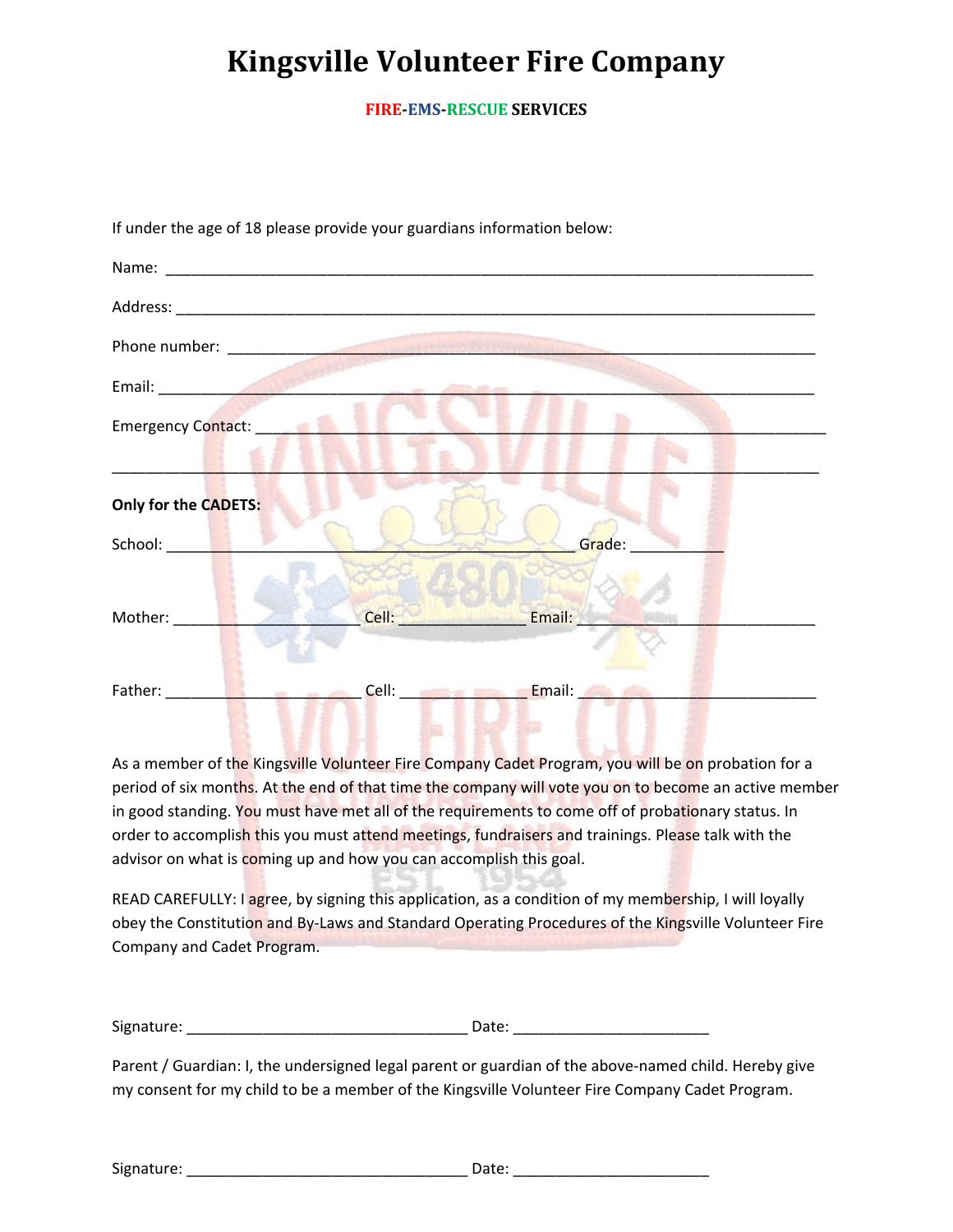**FIRE-EMS-RESCUE SERVICES** 

Please list any certifications or licensures that you currently hold along with any expiration dates. Copies of all your certificates need to be turned in when you meet with the committee.

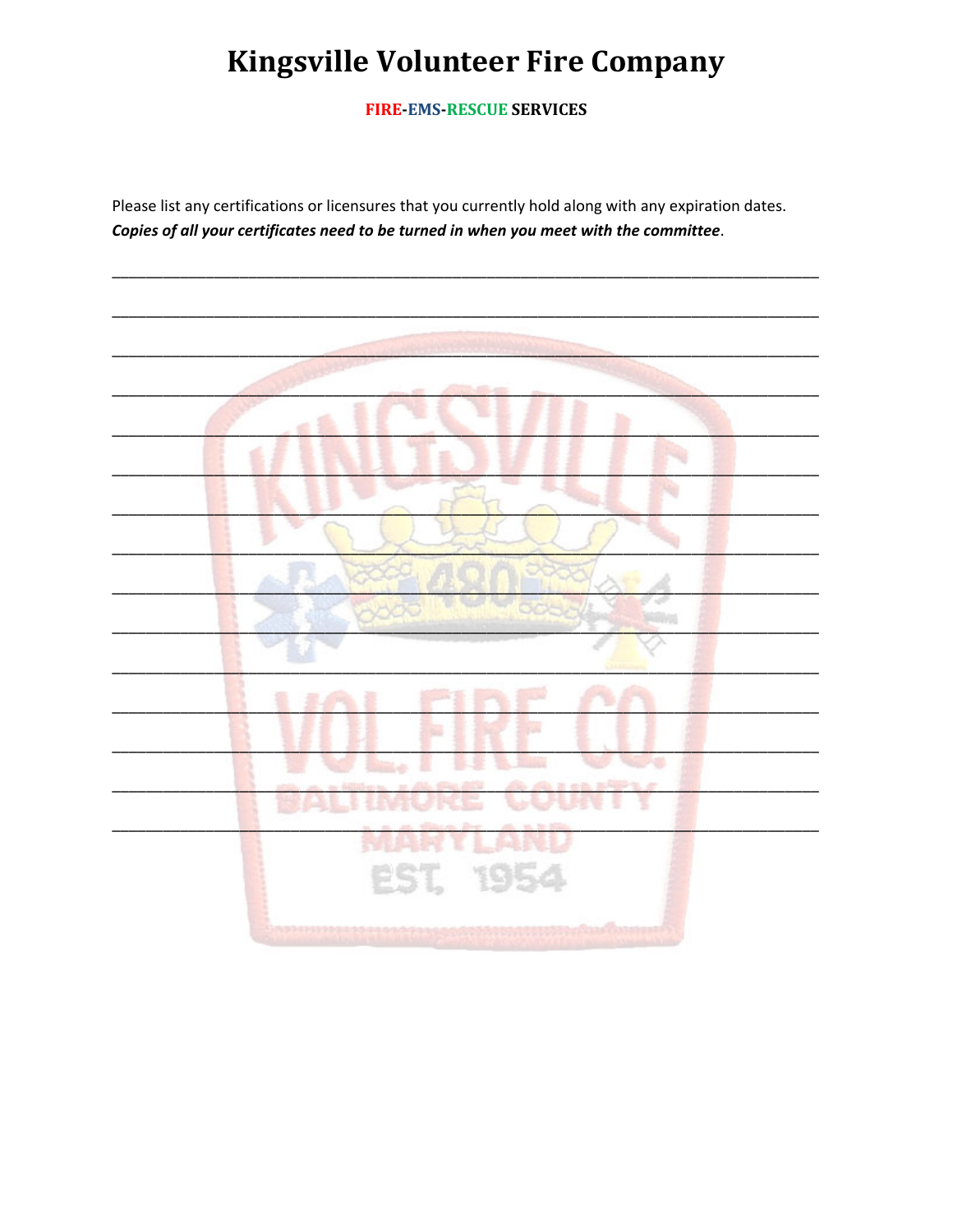### **FIRE‐EMS‐RESCUE SERVICES**

New Member Info for Address List:

| Name:          |
|----------------|
| Status:        |
| Address:       |
| Home Phone:    |
| Cell Phone:    |
| DOE/DOV:<br>à. |
| Co. LOSAP:     |
| EST. 195       |

M. Opdyke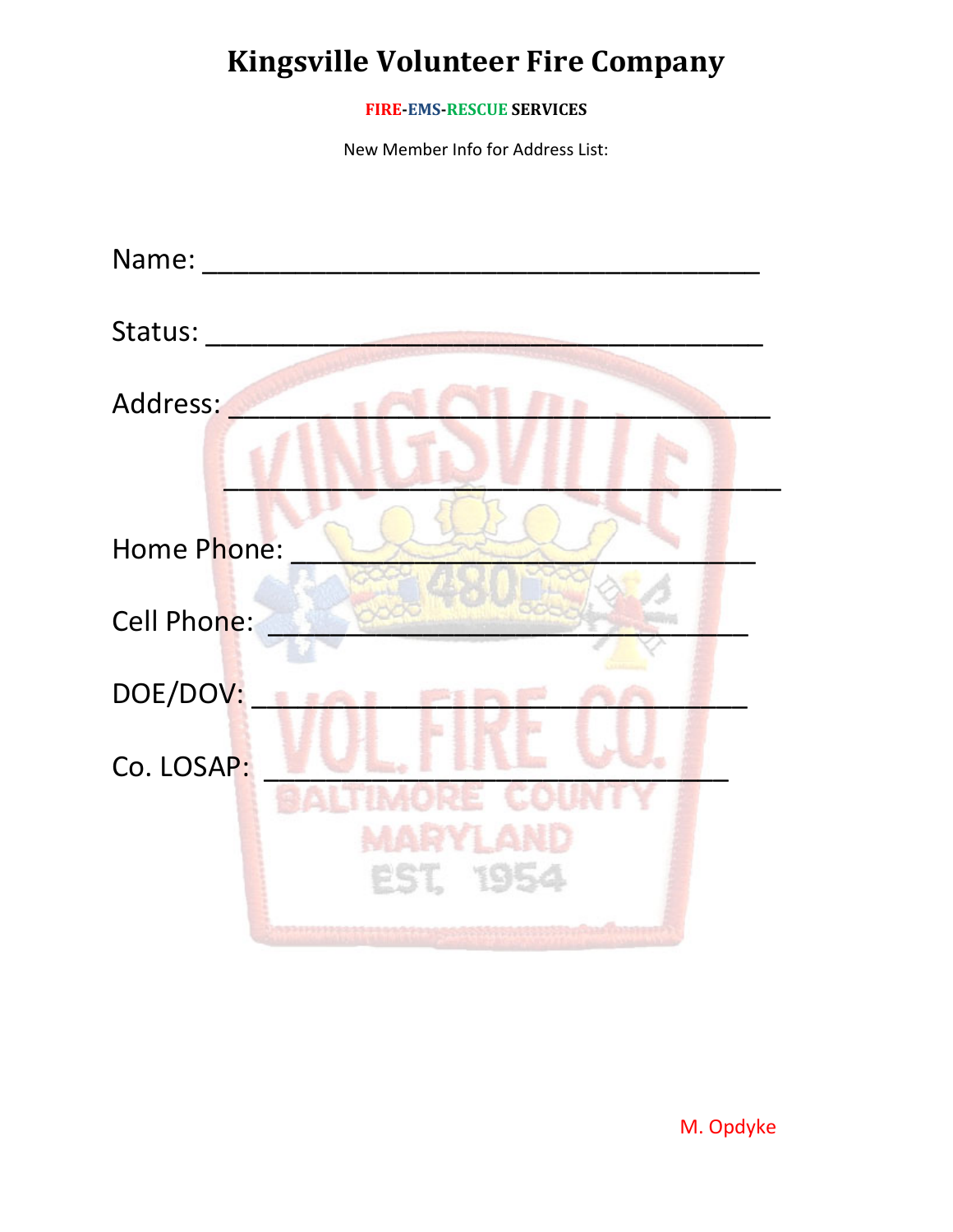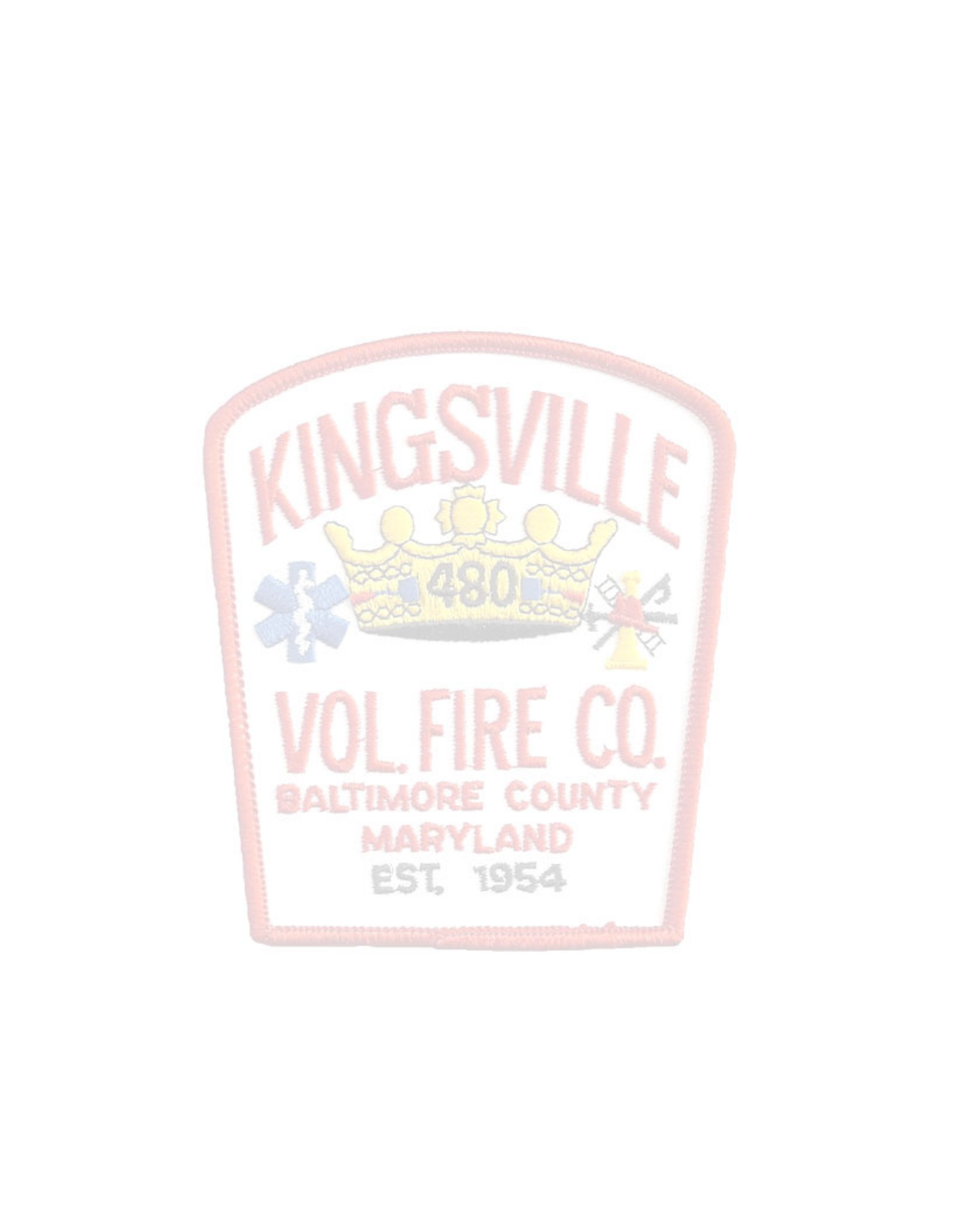### **FIRE-EMS-RESCUE SERVICES**

### **NEW MEMBER LOSAP**

| Address:                  |
|---------------------------|
|                           |
| Date of Birth:            |
| Social Security #:        |
| Fire/EMS:                 |
| Phone Number:             |
| Cell Provider:            |
| LOSAP # (if you have one) |
| Email address:            |
|                           |
|                           |
| EST, 195                  |
| F. Ninos                  |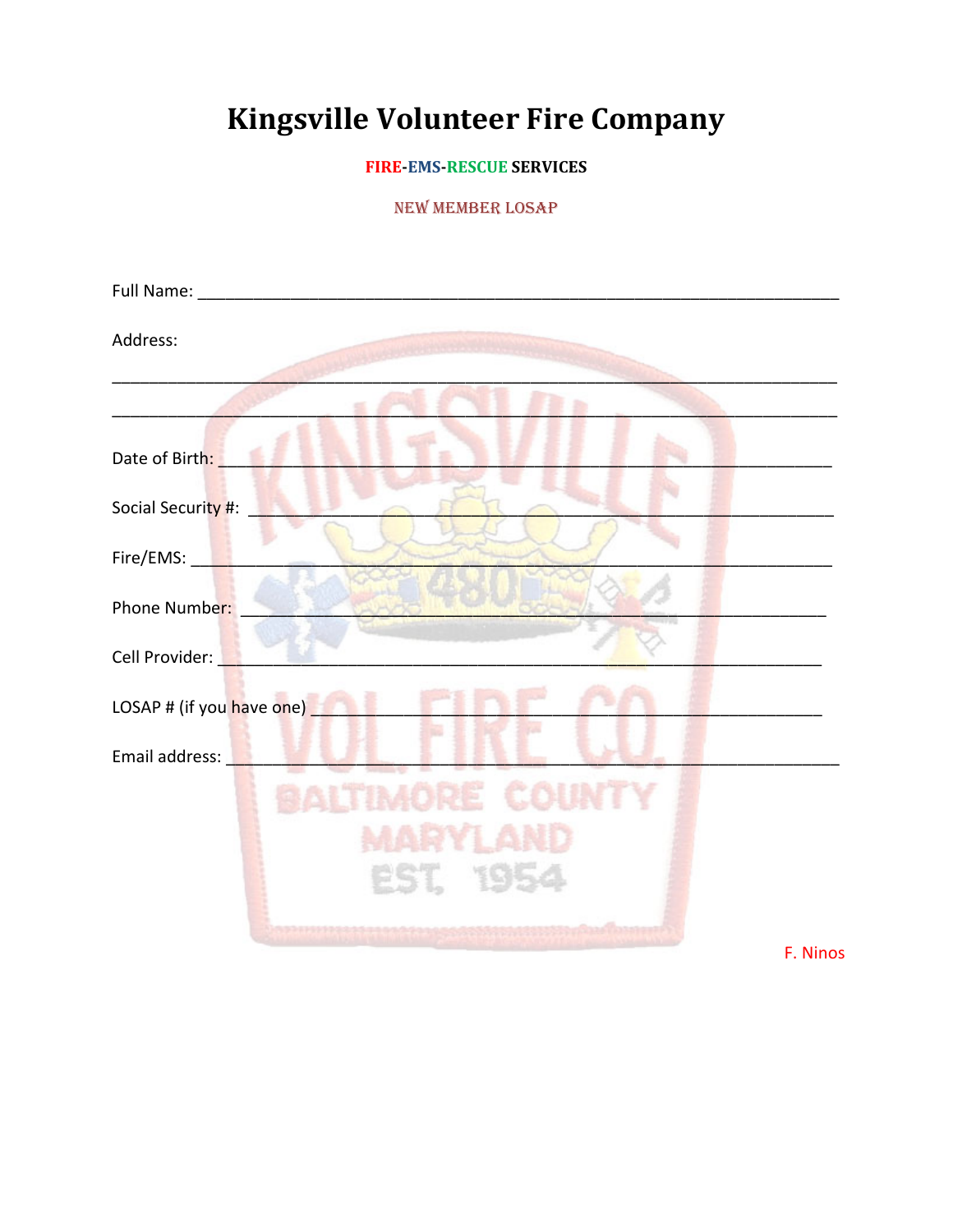